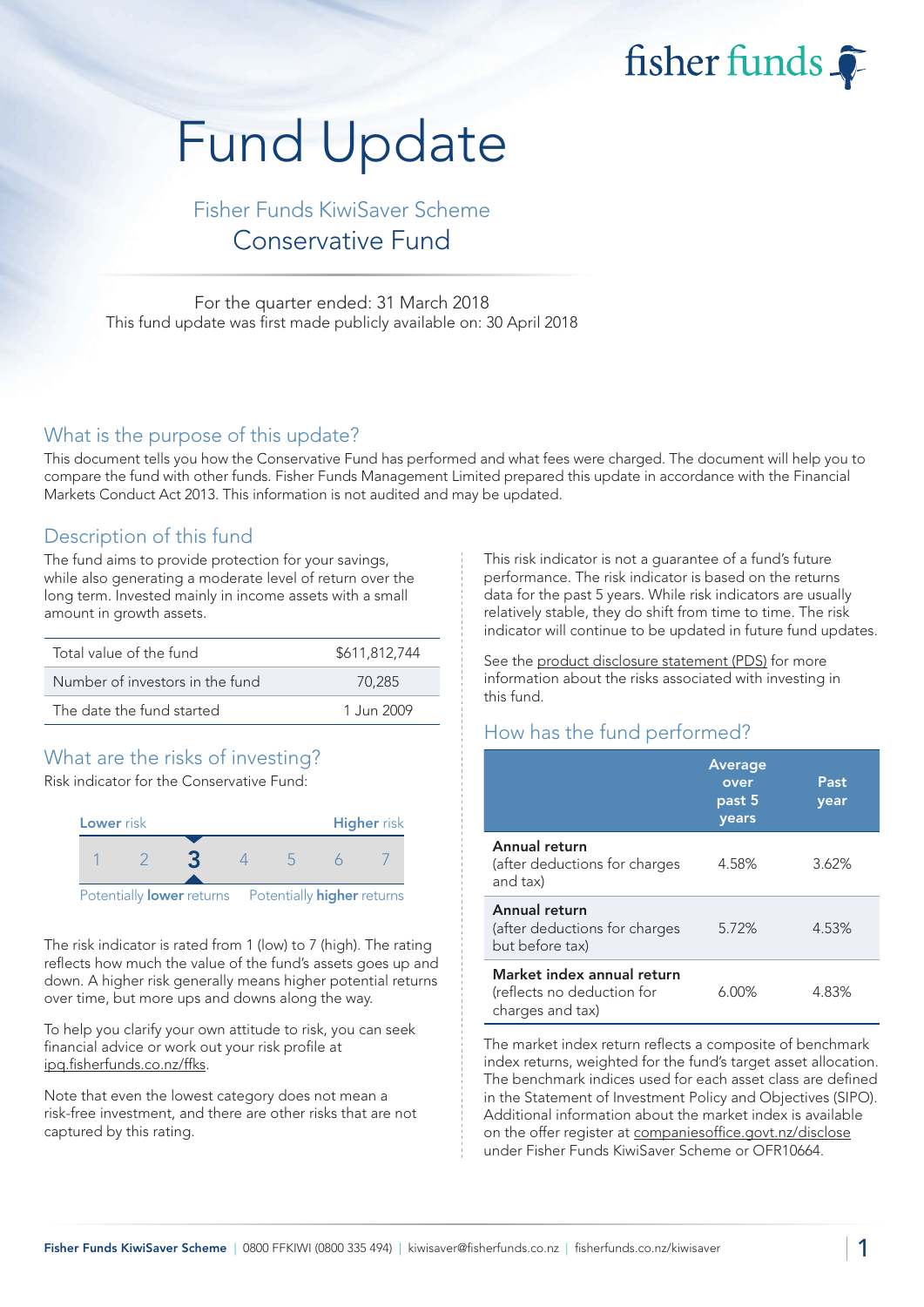

This shows the return after fund charges and tax for each year ending 31 March since the fund started. The last bar shows the average annual return since the fund started, up to 31 March 2018.

Important: This does not tell you how the fund will perform in the future.

Returns in this update are after tax at the highest prescribed investor rate (PIR) of tax for an individual New Zealand resident. Your tax may be lower. The market index return reflects no deduction for charges and tax.

## What fees are investors charged?

Investors in the Conservative Fund are charged fund charges. In the year to 31 March 2017 these were:

|                                                       | % of net asset value   |
|-------------------------------------------------------|------------------------|
| <b>Total fund charges</b>                             | 0.99%                  |
| Which are made up of:                                 |                        |
| <b>Total management and</b><br>administration charges | 0.99%                  |
| Including:                                            |                        |
| Manager's basic fee                                   | 0.85%                  |
| Other management and<br>administration charges        | 0.14%                  |
| Total performance-based fees                          | $0.00\%$               |
| Other charges:                                        | \$ amount per investor |
| Annual membership fee                                 | ዌ36                    |

Small differences in fees and charges can have a big impact on your investment over the long term.

## Example of how this applies to an investor

Sarah had \$10,000 in the fund at the start of the year and did not make any further contributions. At the end of the year, Sarah received a return after fund charges were deducted of \$362 (that is 3.62% of her initial \$10,000). Sarah also paid \$36 in other charges. This gives Sarah a total return after tax of \$326 for the year.

### What does the fund invest in?

#### Actual investment mix

This shows the types of assets that the fund invests in.



#### Target investment mix

This shows the mix of assets that the fund generally intends to invest in.